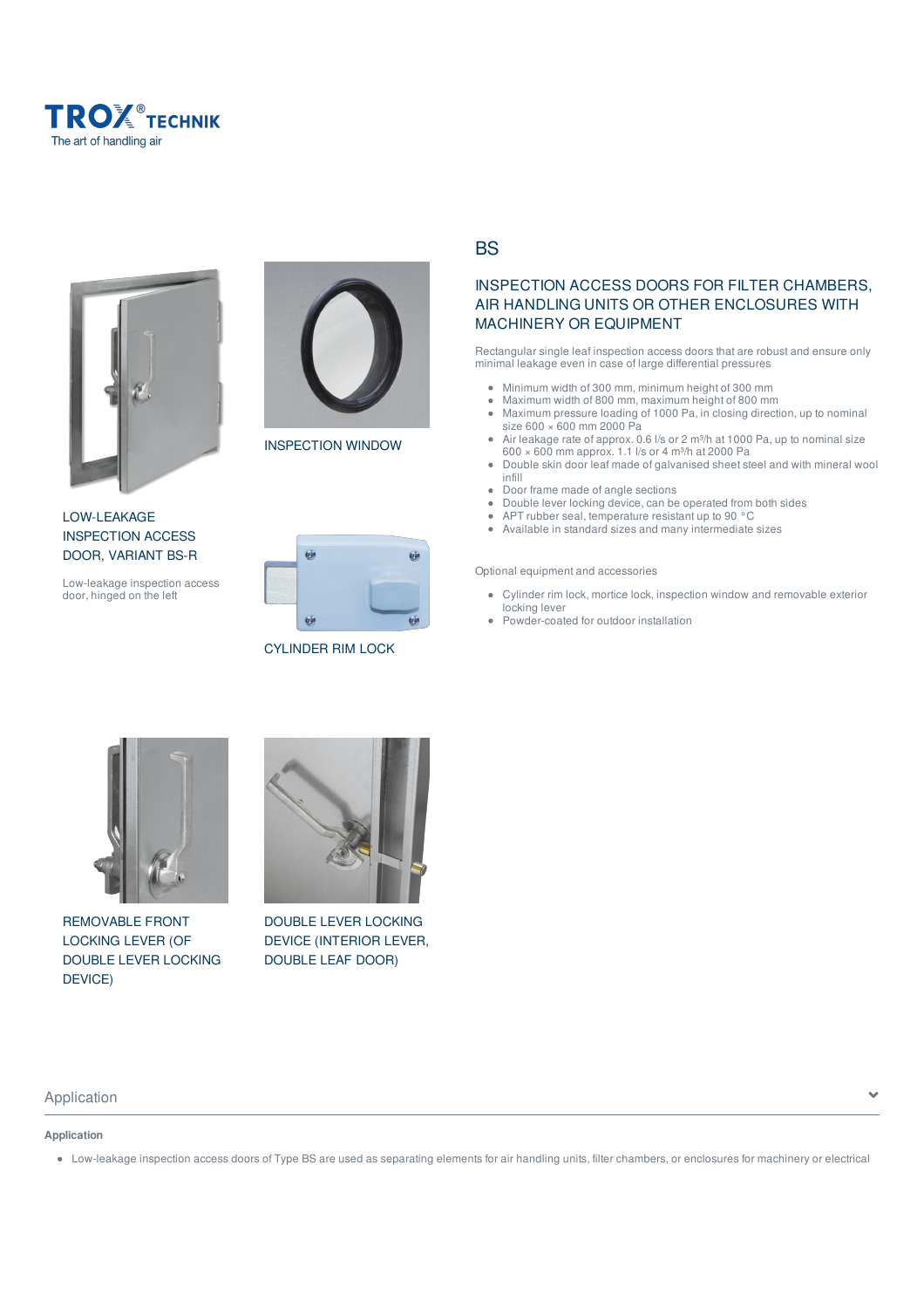#### equipment

- Robust construction with very low air leakage rate even in case of large differential pressures
- Powder-coated construction with increased corrosion resistance
- Maximum pressure on the opening side is 1000 Pa, up to nominal size  $600 \times 600$  mm 2000 Pa

#### **Special characteristics**

- U-value: 1.02 W/(m²K) at 8 W/(m²K) for internal spaces (air not in motion) and 25 W/(m²K) for outside (air in motion)
- Optional door frame without fixing tabs (-21) but with flange holes

#### **Nominal sizes**

- B: 500, 600 mm (intermediate sizes: 300 800 mm, in increments of 1 mm)
- H: 500, 600 mm (intermediate sizes: 300 800 mm, in increments of 1 mm)
- Any combination of  $B \times H$

#### Description

#### **Variants**

- R: Right hinge
- L: Left hinge
- 11: Angle section frame with welded fixing tabs
- 21: Angle section frame without fixing tabs

#### **Parts and characteristics**

- Door with perimeter seal
- Double lever locking device
- Absorption material  $\bullet$
- **Hinges**  $\bullet$
- Frame  $\bullet$

#### **Attachments**

Locks, inspection window, front locking lever: for the improvement and extension of the range of applications

#### **Construction features**

- Double skin door leaf; skin thickness of 1 mm and 1.25 mm (opening side), respectively
- Stiffeners at the level of the double lever locking devices
- Double lever locking device, can be operated from both sides  $\Delta$
- Seal is temperature resistant up to 90 °C  $\bullet$
- Maximum pressure loading of 1000 Pa (in closing direction), up to nominal size 600 × 600 mm 2000 Pa; air leakage rate of approx. 0.6 l/s or 2 m<sup>3</sup>/h at 1000 Pa, up  $\bullet$ to nominal size  $600 \times 600$  mm approx. 1.1 l/s or  $\overline{4}$  m<sup>3</sup>/h at 2000 Pa

#### **Materials and surfaces**

- Door leaf and stiffeners made of galvanised sheet steel
- $\ddot{\phantom{a}}$ Absorption material is mineral wool
- Door frame made of galvanised steel  $50 \times 50 \times 4$  mm  $\Delta$  $\Delta$ Double lever locking device made of aluminium diecast
- APT rubber seal
- P1: Powder-coated, RAL CLASSIC colour  $\bullet$
- PS: Powder-coated, NCS or DB colour

#### Mineral wool

- To DIN 4102, fire rating class A2, non-combustible
- RAL quality mark RAL-GZ 388
- Biosoluble according to TRGS 905 and EU directive 97/69/EG
- $\bullet$  Inert to fungal and bacterial growth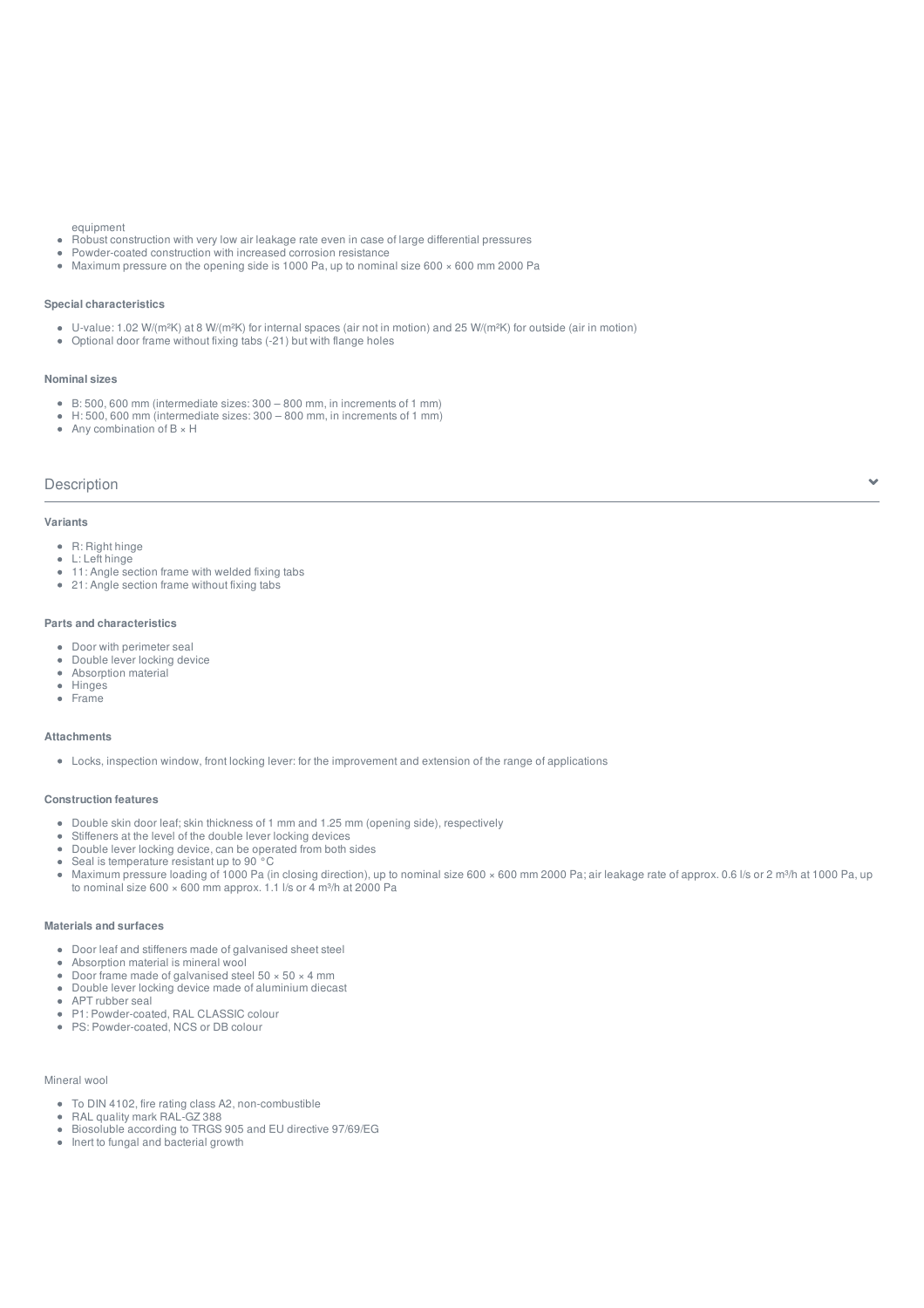#### **Maintenance**

- Maintenance-free as construction and materials are not subject to wear
- Contamination should be removed as it may lead to corrosion and to increased closed door air leakage

## TECHNICAL INFORMATION

## Function, Technical data, Specification text, Order code, Related products

#### **Functional description**

Low-leakage inspection access doors are low-leakage separating elements for rooms or other enclosures.

When the door is being closed, i.e. when the double locking levers are being turned, the perimeter seal is fully pressed against the frame. As a consequence, the air leakage rate is extremely low even in case of high differential pressures.

#### Schematic illustration of BS



① Door

 $\textcircled{2}$  Frame (angle section 50  $\times$  50  $\times$  4 mm)

③ Absorption material

④ Seal

⑤ Double lever locking device

| <b>Nominal sizes</b>           | $300 \times 300 - 800 \times 800$ mm                                                                |
|--------------------------------|-----------------------------------------------------------------------------------------------------|
|                                | <b>Maximum pressure on the opening side</b> 1000 Pa, up to nominal size 600 $\times$ 600 mm 2000 Pa |
| Weighted sound reduction index | $43 - 46$ dB                                                                                        |

#### **Weighted sound reduction index**

| Centre frequency fm [Hz] |    |    |                       |    |  |
|--------------------------|----|----|-----------------------|----|--|
|                          |    |    | 125 250 500 1000 2000 |    |  |
| Rw                       |    |    |                       |    |  |
| dB                       |    |    |                       |    |  |
| 26                       | 38 | 44 | 46                    | 46 |  |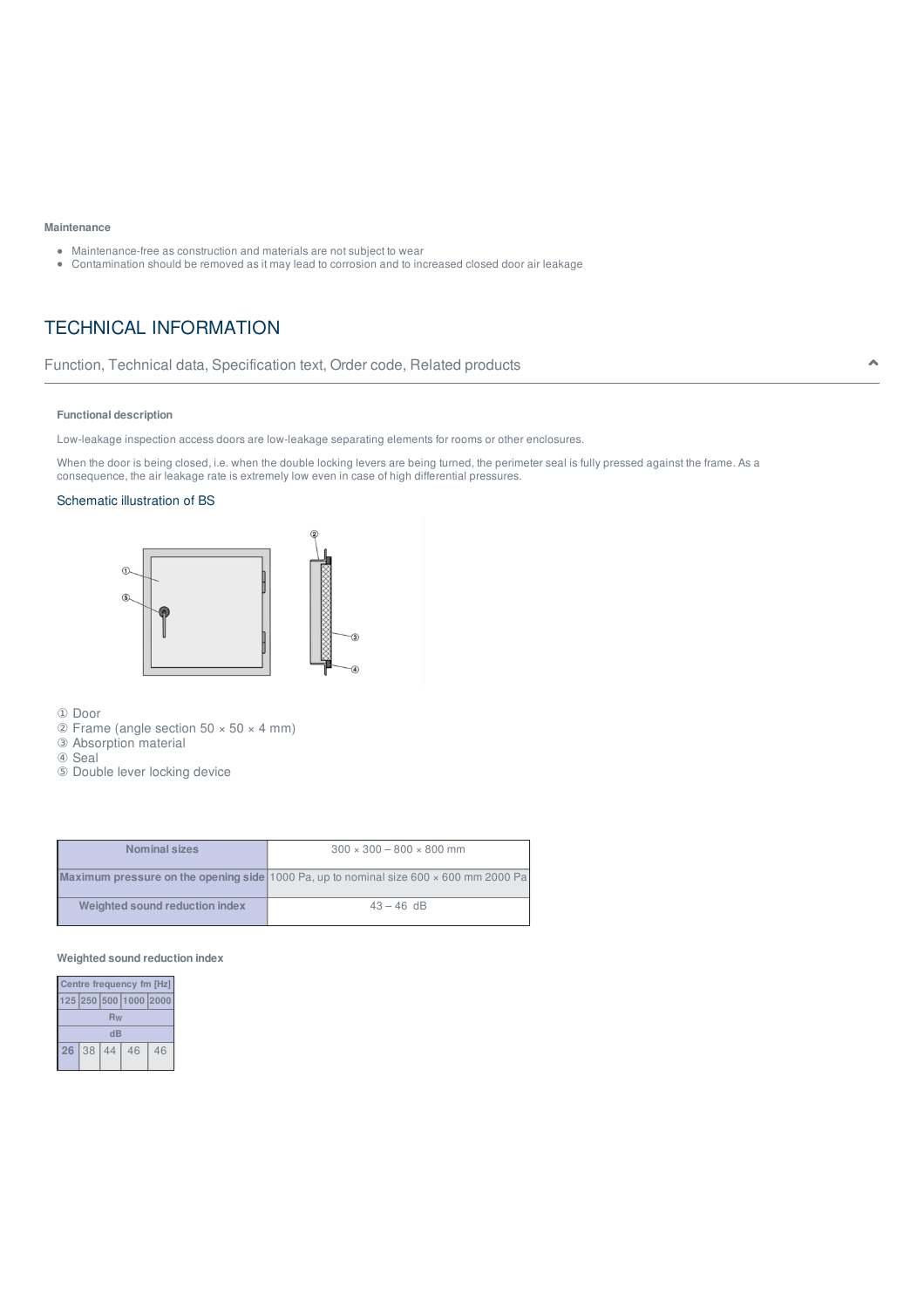Low-leakage inspection access doors as separating elements for air handling units, filter chambers, or enclosures for machinery or electrical equipment.

Ready-to-install component that consists of a door leaf with double lever locking device, absorption material, seal and hinges, and a frame.

Air leakage rate on the opening side is approx. 0.6 l/s or 2 m<sup>3</sup>/h at 2000 Pa.

#### **Special characteristics**

- U-value: 1.02 W/(m²K) at 8 W/(m²K) for internal spaces (air not in motion) and 25 W/(m²K) for outside (air in motion)
- Optional door frame without fixing tabs (-21) but with flange holes

#### **Materials and surfaces**

- Door leaf and stiffeners made of galvanised sheet steel
- Absorption material is mineral wool
- Door frame made of galvanised steel  $50 \times 50 \times 4$  mm
- Doct. have made by guitance of aluminium diecast APT rubber seal
- 
- P1: Powder-coated, RAL CLASSIC colour ● PS: Powder-coated, NCS or DB colour

#### Mineral wool

- To DIN 4102, fire rating class A2, non-combustible
- RAL quality mark RAL-GZ 388
- Biosoluble according to TRGS 905 and EU directive 97/69/EG
- $\bullet$  Inert to fungal and bacterial growth

#### **Technical data**

- Nominal sizes:  $300 \times 300 800 \times 800$  mm
- Maximum pressure on the opening side is 1000 Pa, up to nominal size 600 × 600 mm 2000 Pa
- Weighted sound reduction index: 43 46 dB

This specification text describes the general properties of the product. Texts for variants can be generated with our Easy Product Finder design programme.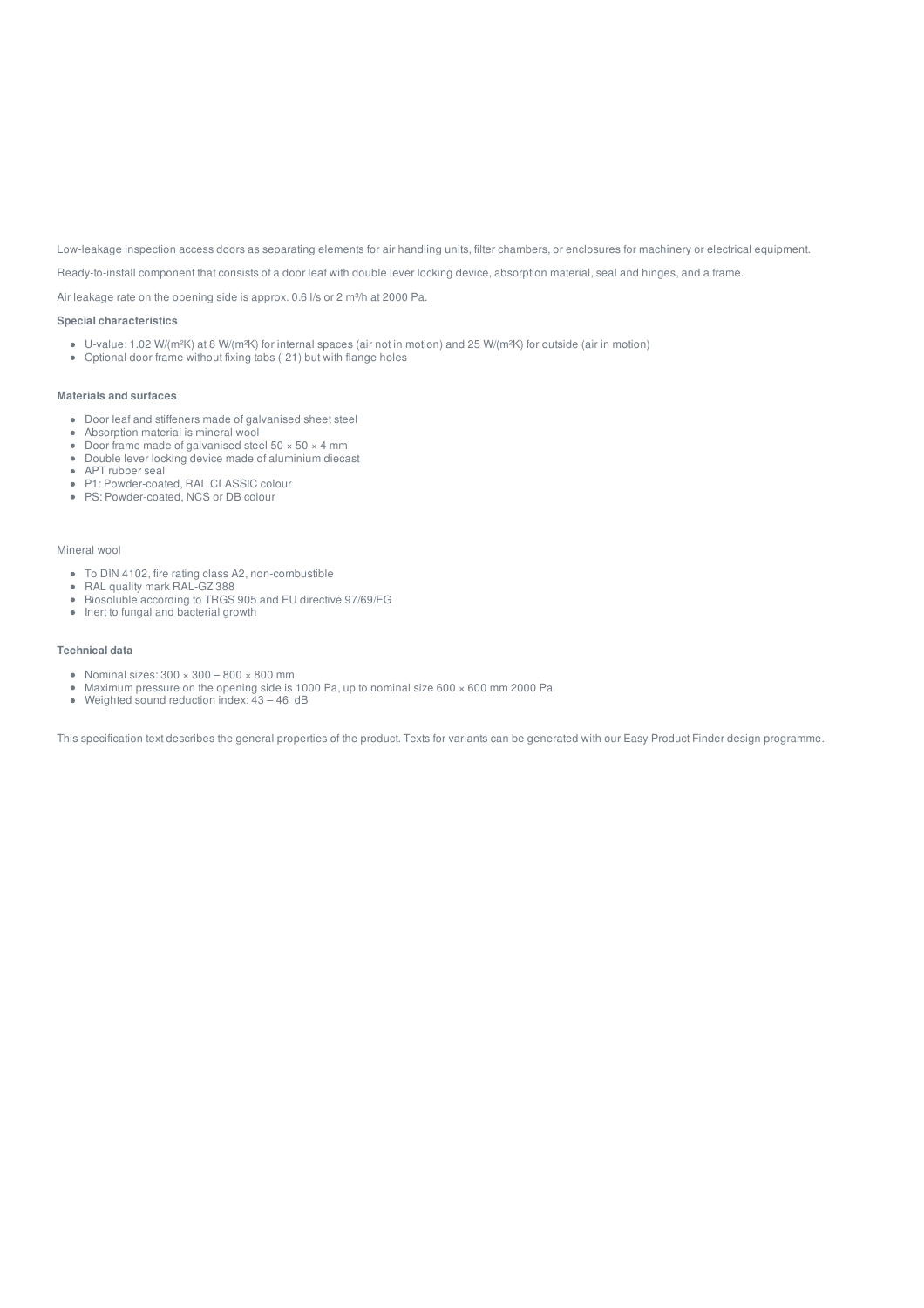### **Order example: BS–L/500×650/Z03**

| Variant      | Left hinge                         |
|--------------|------------------------------------|
| Nominal size | $500 \times 650$ mm                |
|              | Attachments With inspection window |
| Surface      | Standard construction              |

# BS-R / 500×500 / Z03 / P1-RAL...



## **1** Type

## **Attachments**

**BS** Low-leakage inspection access door

## **2** Construction

**R** Right side<br>**L** Left side

## Left side

**Nominal size [mm]**

 $\bar{\mathbb{B}}$   $\times$  H



## **5** Surface

No entry: standard construction **P1** Powder-coated, RAL CLASSIC colour **PS** Powder-coated, DB colour

Gloss level RAL 9010 50 % RAL 9006 30 % All other RAL colours 70 %



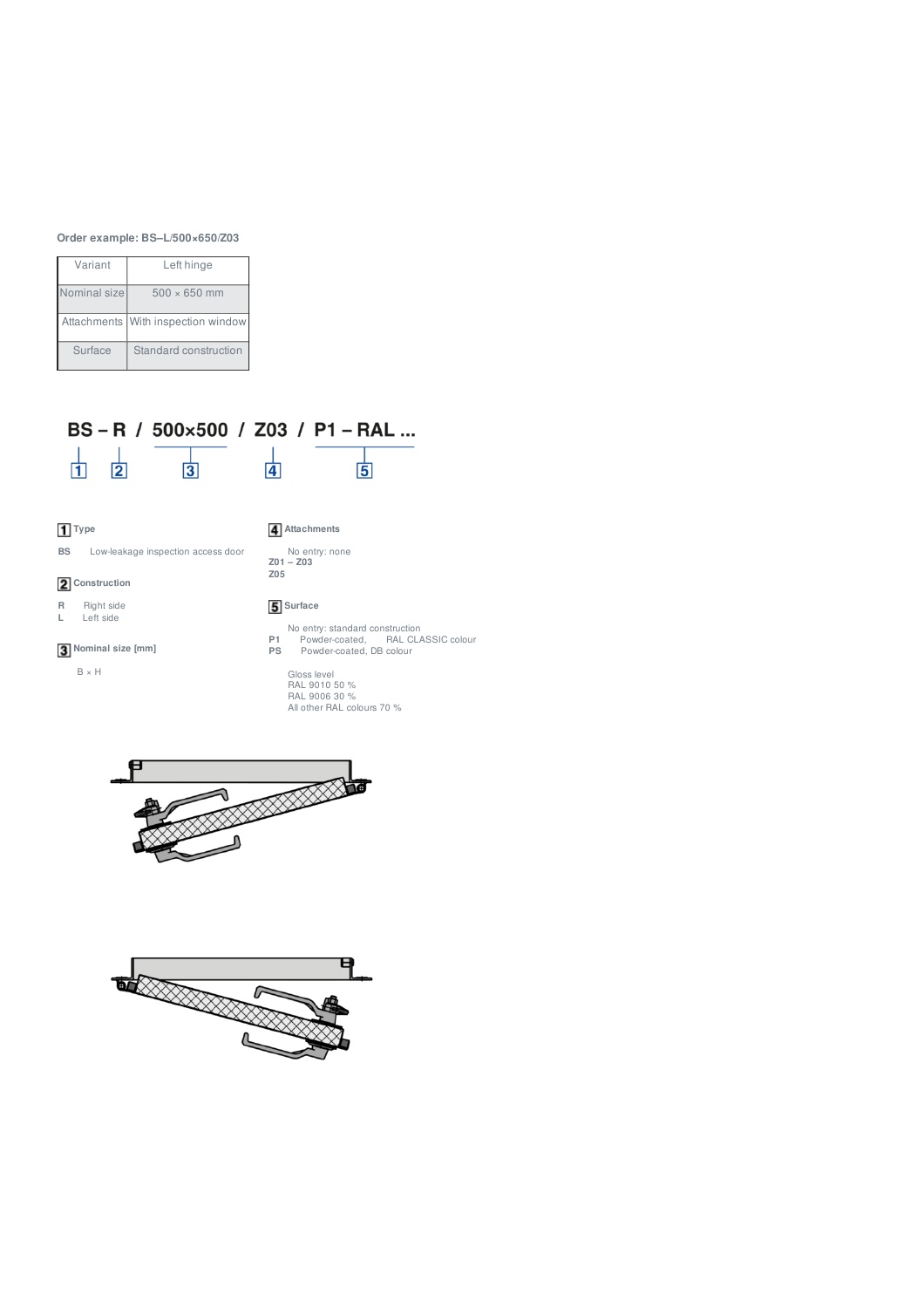

## Dimensions and weight, Product details  $\bullet$

### **BS, weights**



BS



Illustration shows right hinge

Double lever locking device on angle section door frame